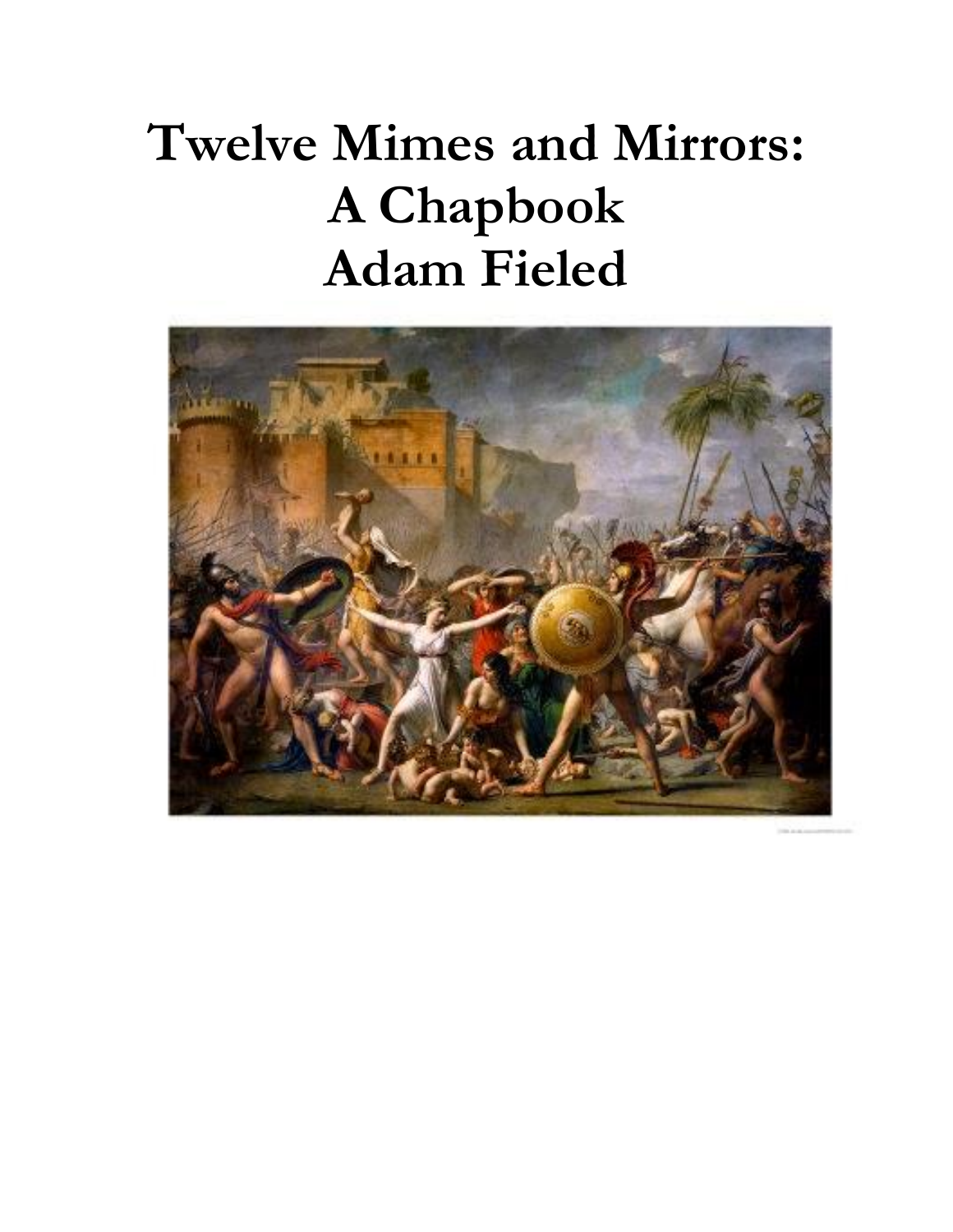Out of the apartment, striding down East Eden Street, I note how it might feel to be homeless—a desperate

free-fall into nothing; while also gladsome I'm not homeless yet; desperation, thankfully, inaccessible.

Yet also inaccessible is the warmth of a life richly lived, which I used to know well. As the sun rises,

something or someone other than "I" sees the whole tableaux, meets me in the middle with it from above,

wires, row-homes, branches, lights the latent morning tense, trying, East Eden still asleep, I'm tired—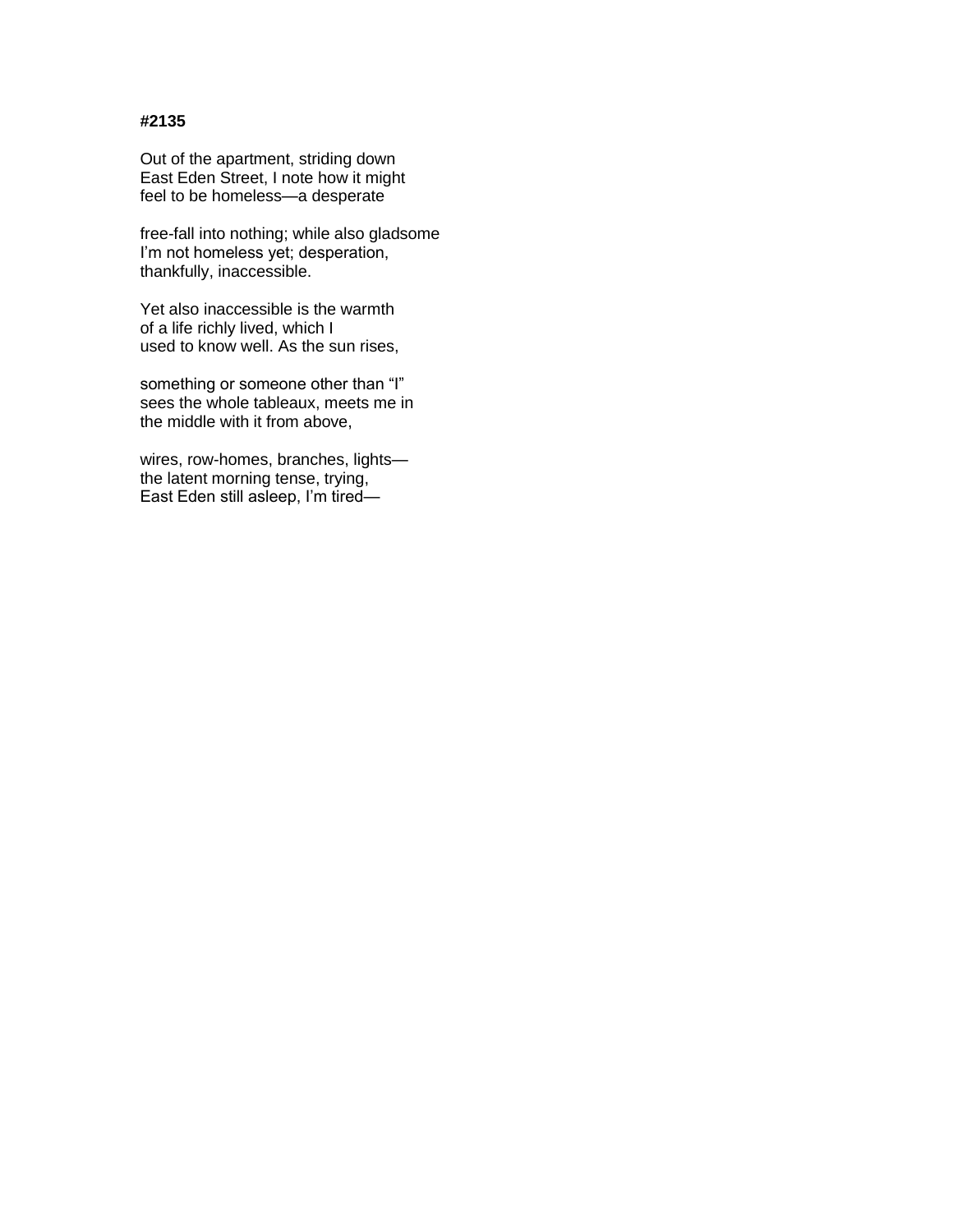The encumbrance, in a recession, as in Dante, against Wordsworth there are no incidents or situations. People huddle in corners, die to themselves. Imagination colors things black, white, grey—

nature's primordial green struck here from view. The blackness is immaculate, in being what we are not, full. The "perfect image of a mighty mind" inverts into a

perfect Void, hollowed under us.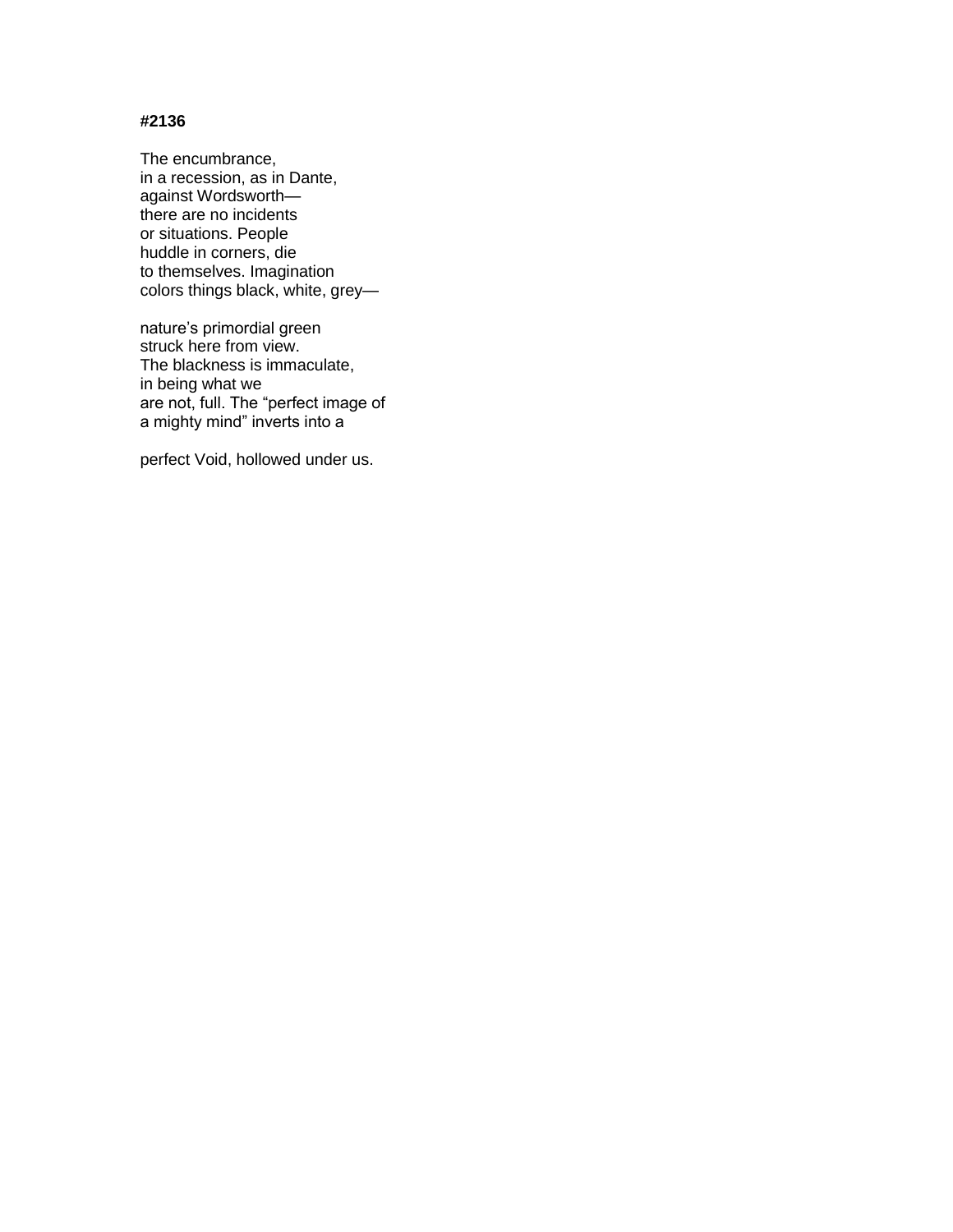No matter how you define freedom, he said, no one wants to be the kind of free I mean to be, which is so damned free I can't see five feet in front of me. Secretly, he just wants (he knows) to be a kid again, everything taken care of, supper waiting on the table; or part of the beau monde, gratified in desire he peaks over ravines, home free—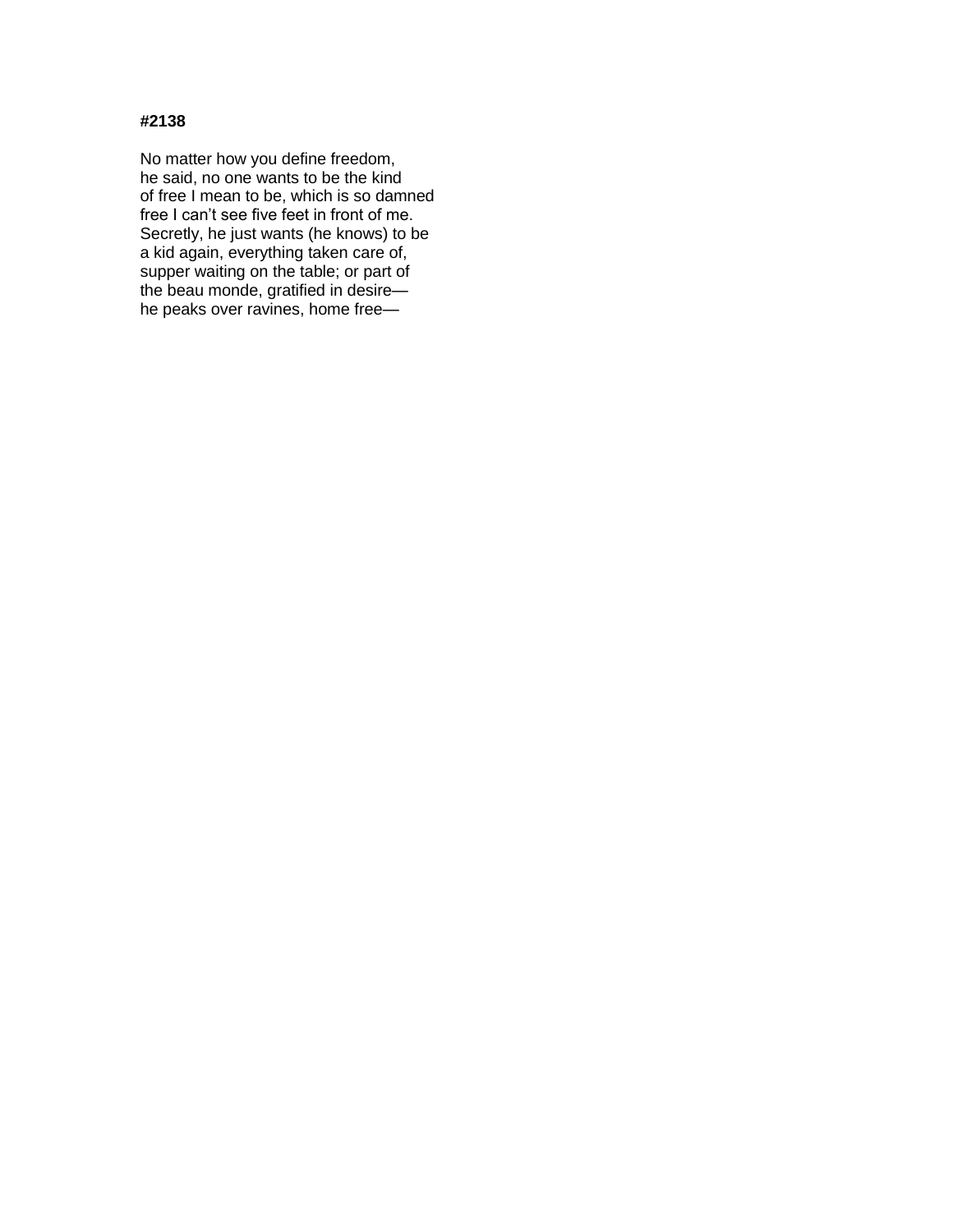Wifty old Wordsworth does his timeloops, the arabesques glisten when they're good, you can ride them as on a monorail above the turmoil

of a trying present, a past not your past, a magnetic pull of otherness, but ultimately you look up, there's a fracas. The sun shines on whatever

time-traipse you undertake, but it's a timid sun, with so much pain in it, waste— ultimately, can you forgive yourself for enduring more garbage?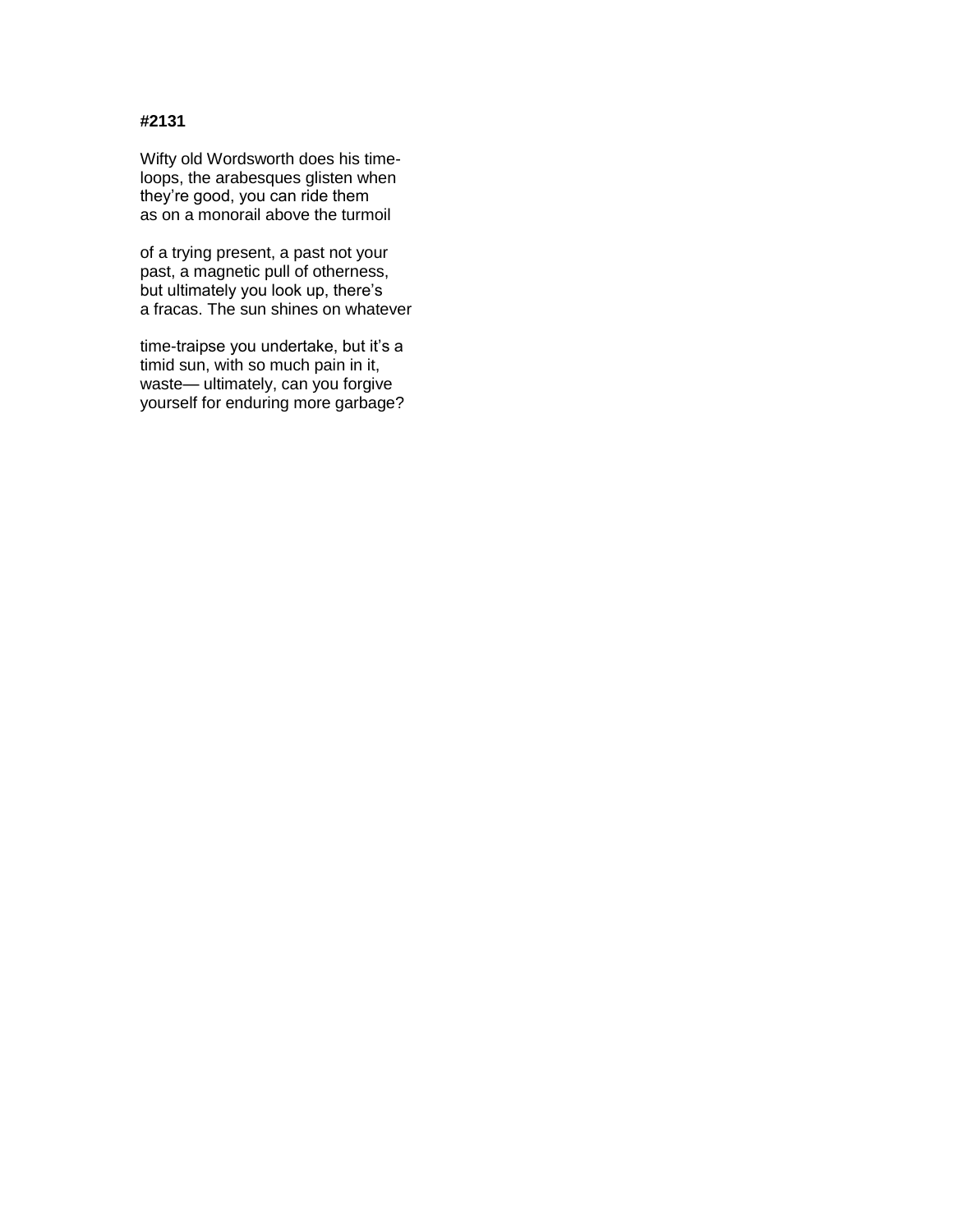Why it means what it means to be "lyrical," to write from the perspective of an "I," & how this changes in a recession— I don't pretend to understand, I just sit around doing the work, hunkered down in my mind's eye's bunker, where there's enough sand to fill precisely one hourglass, & I have two eyes to see—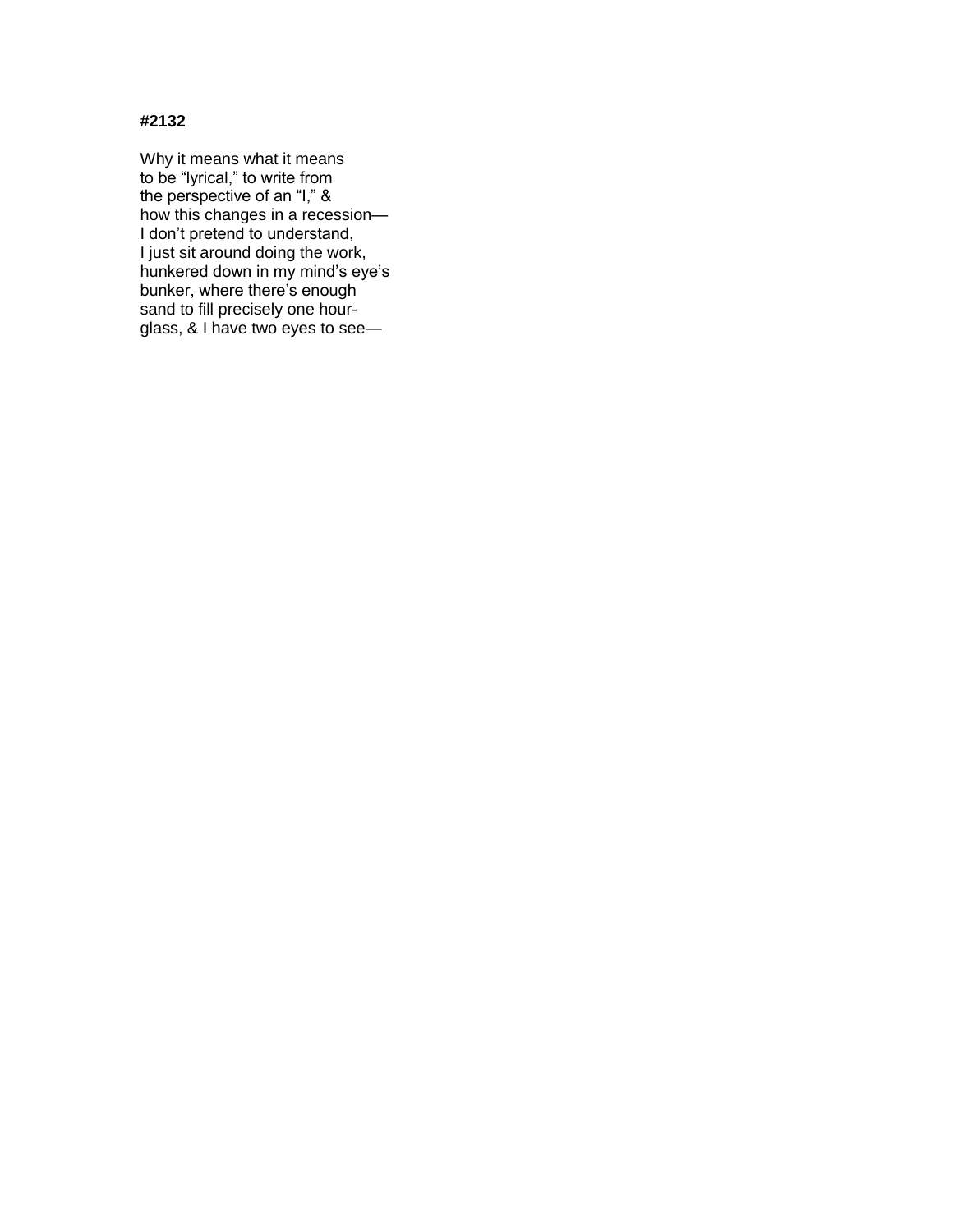To feel your life flabby, as it becomes clear you were supposed to be gone before— I swim around in the muck of semi-solvent survival-ism, live in a trough, but words channeled through me dance in novel ways my compact, against Wordsworth's, is still skin on skin, & I'm still hungry—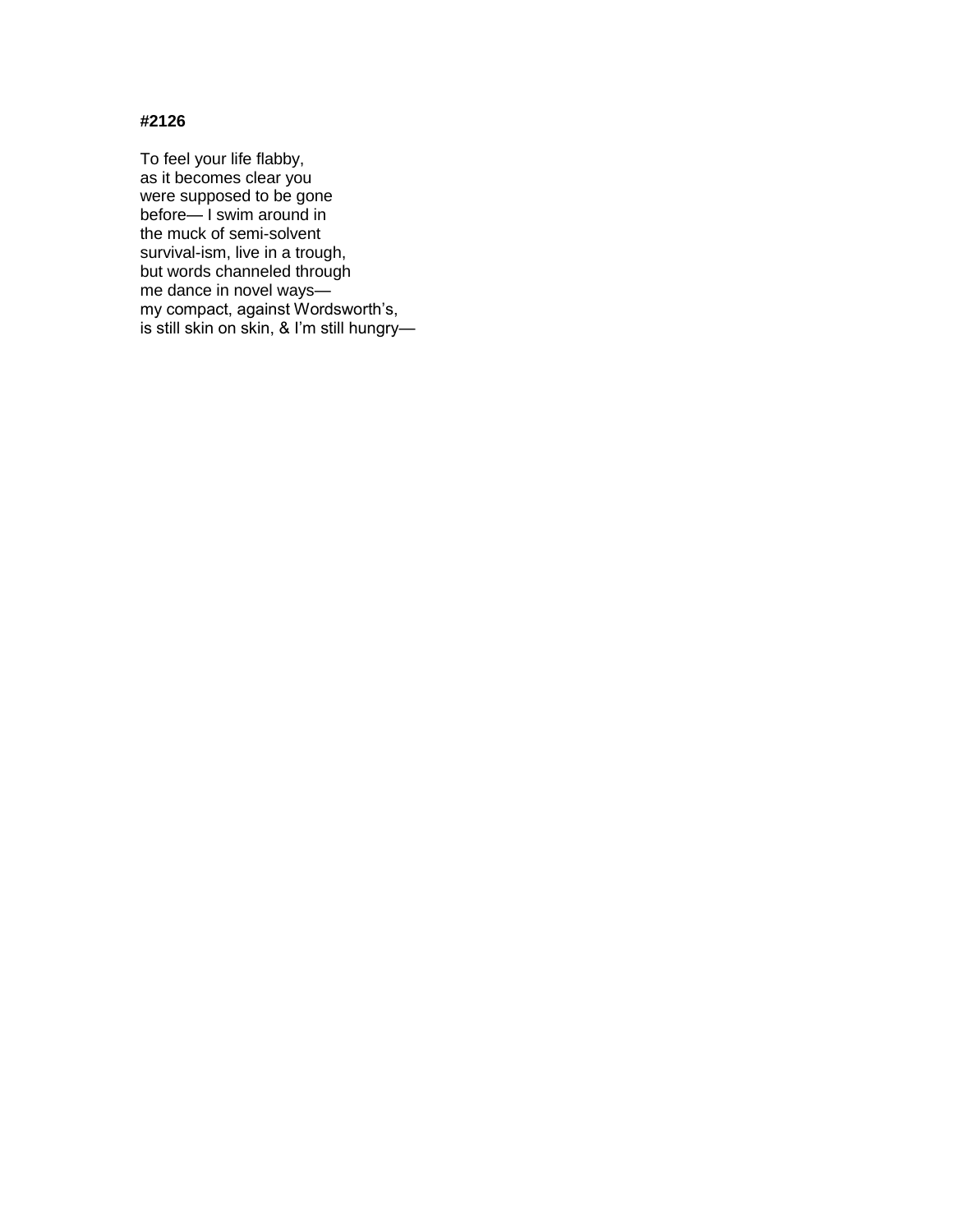She got the text as she was lying down drunk— her old boss had jumped from a balcony & died. She stood up, peered out the window— a full moon on Abington. No cars had gone by for twenty minutes— she forwarded the text to me, & paced—

I rightly made the wrong call—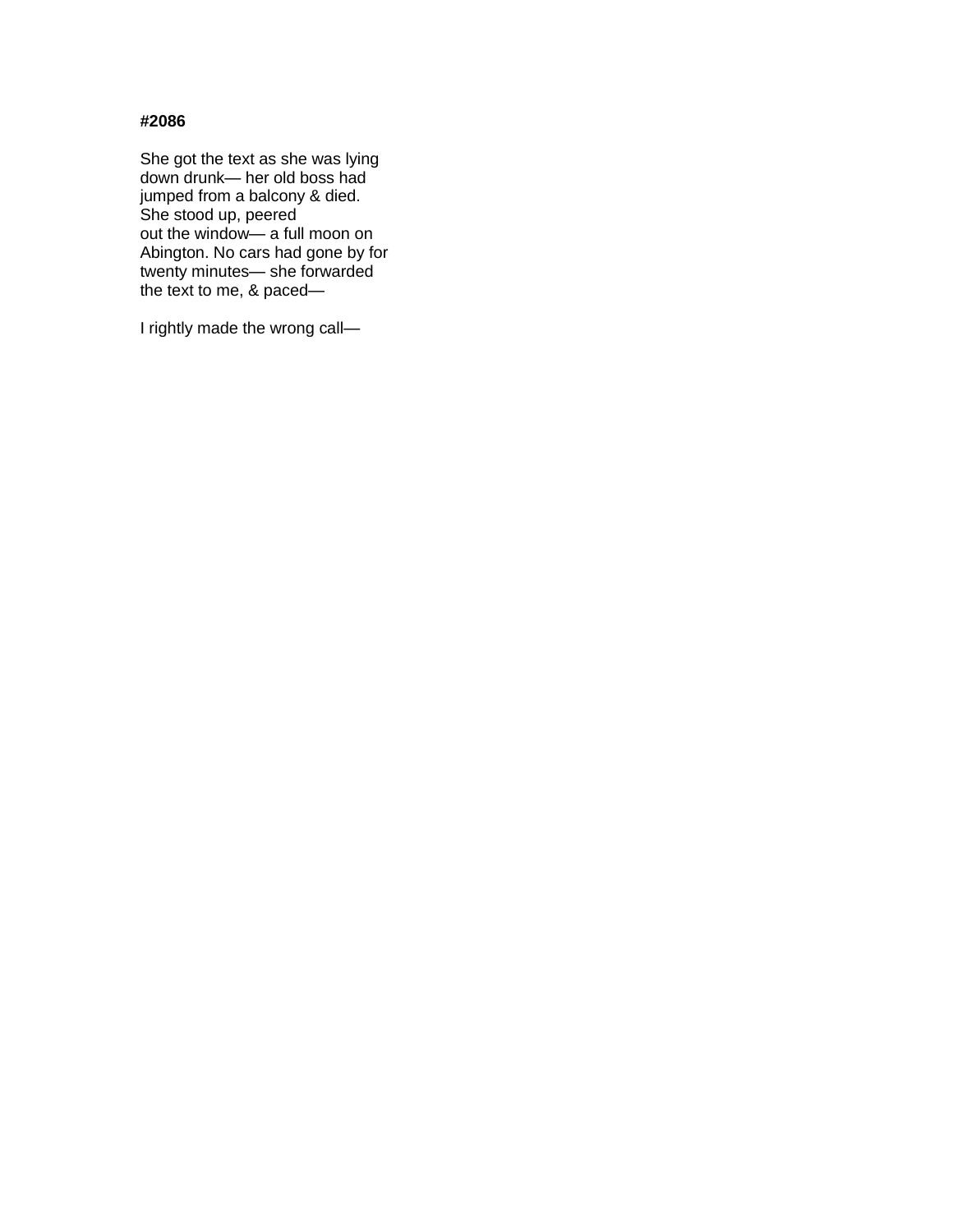So much fear inheres in days, beside hopes our lives will finally freeze on a moment, a perspective we can live with, then just cease— I watch this conversation, two women as they dissolve into each other, each other's submerged (to me transparent) despair it is how they're adorned, their adornment, earrings, rings, watches, bracelets, wherein I feel the day's sagging skin—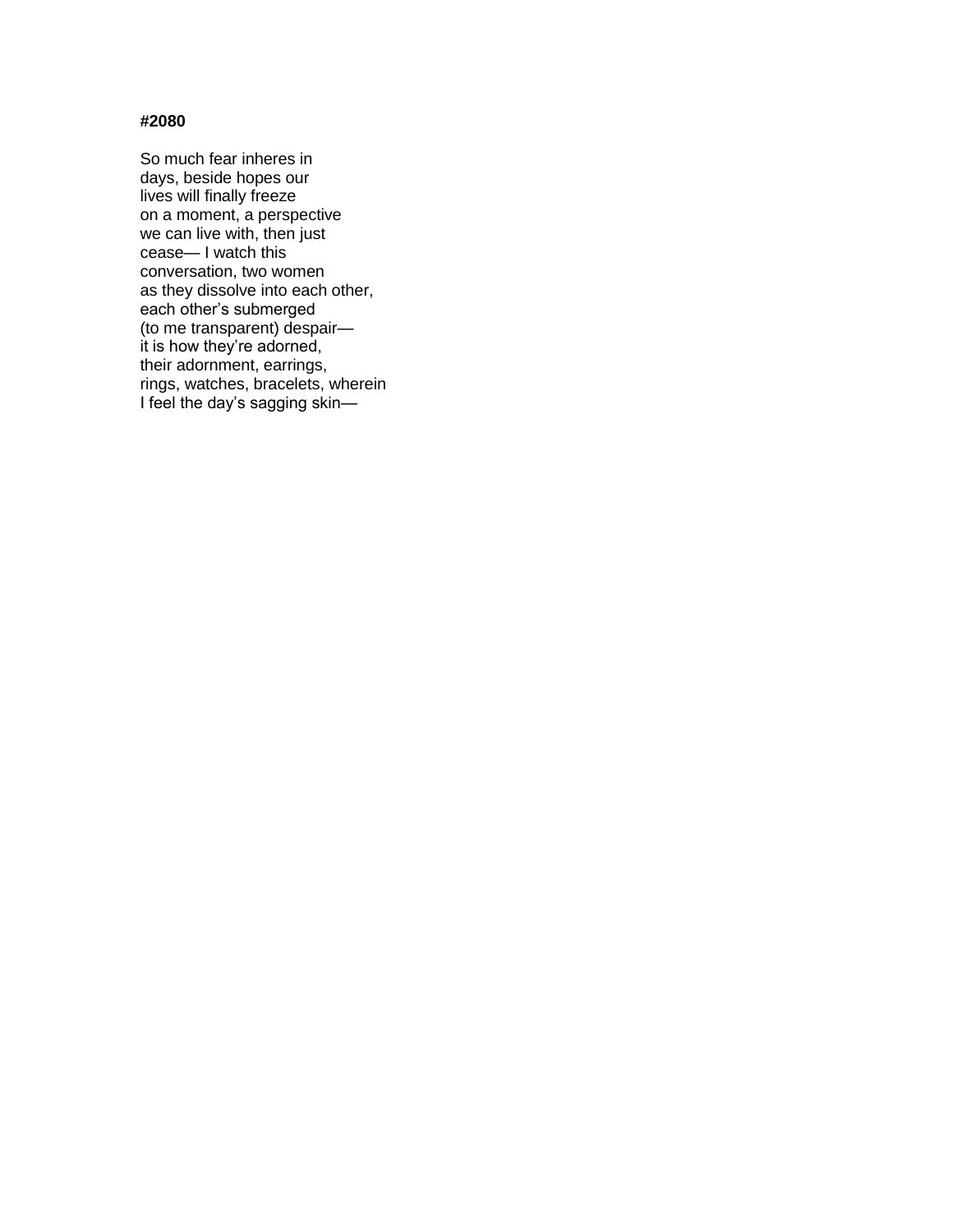Mysteries of the Main Line why, for instance, it has to be that no one mentions anything substantial, but are able, beneath the surface, to generally shyster in all directions with the same self-complacent smile, until the jig is up & they, too, find themselves dead at forty or fourteen— no one gets out of Main Line philosophy, one way or another, but a philosophy of clown-masks who dictated these terms, & why?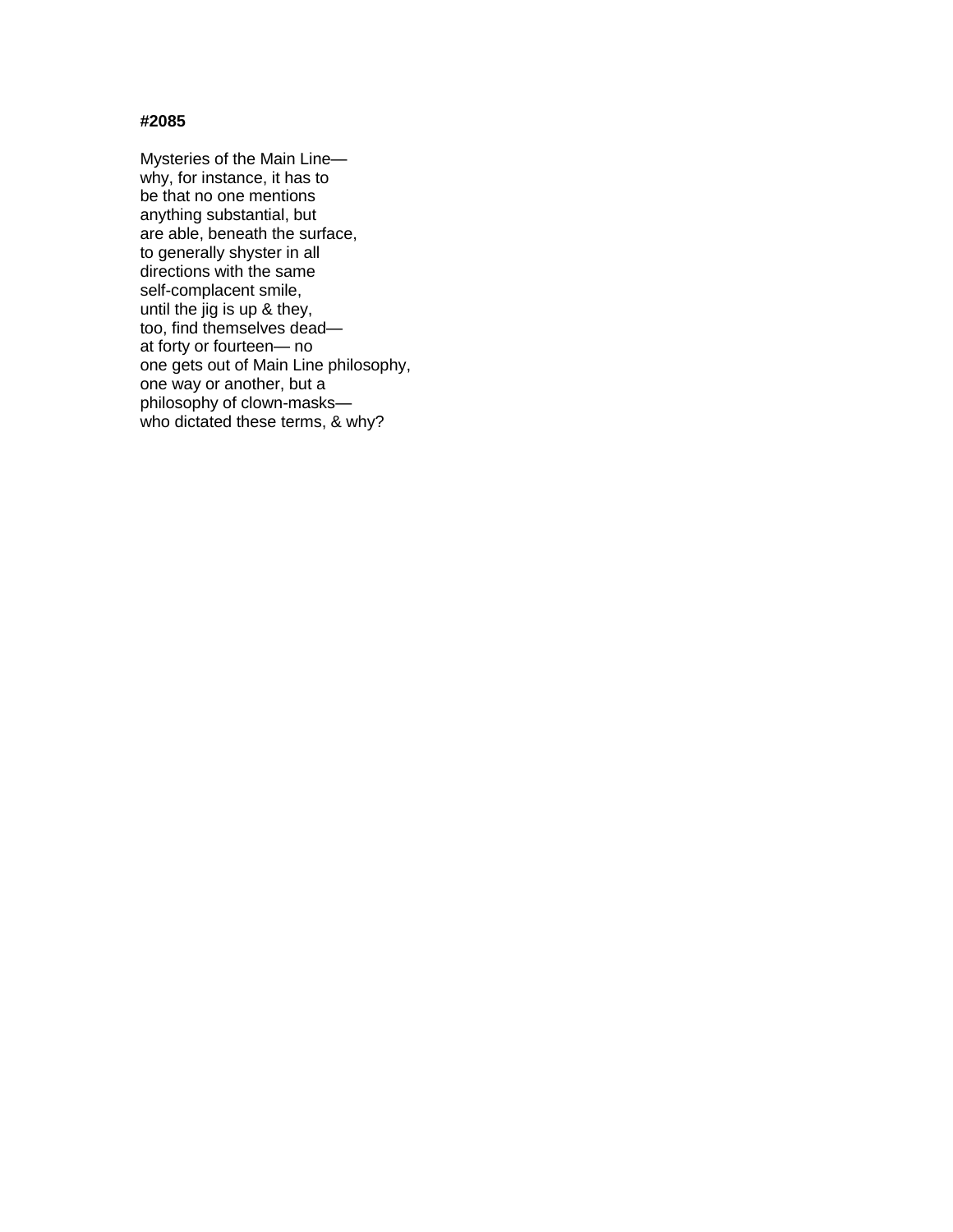Each day, I'm hollowed by the Recession's vacuum, & either create my life or perish no sense of safety or coherence from a storied past. As I walk Conshohocken's streets, I note the sky, just before dawn, amusing itself in pastels ice on branches over tiny front/ back yards— all held self-sufficiently in time's objective indifference, which I now feel passionately about, for & against, December circuits—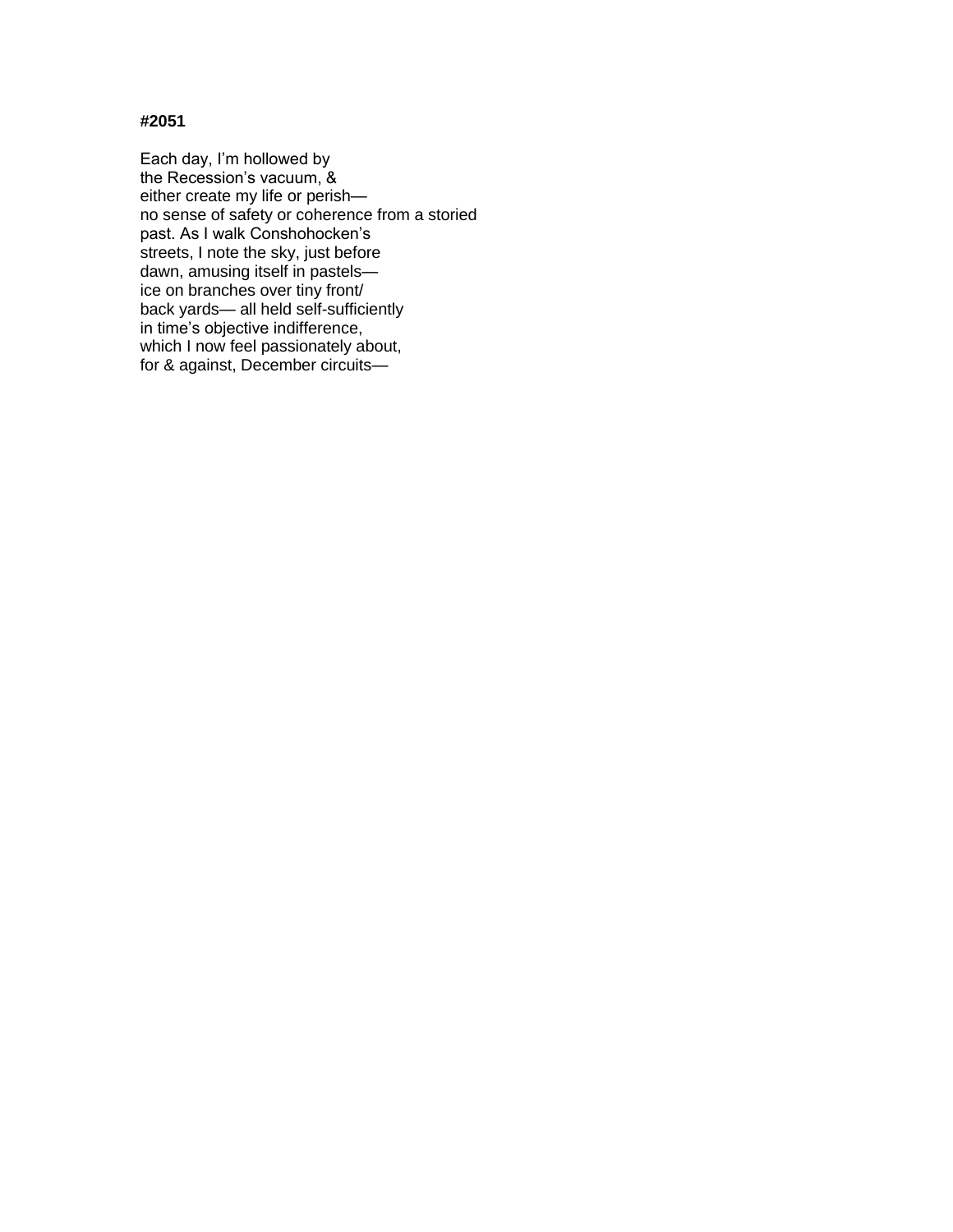For me to seize a hatred, embrace it, I'd have to perceive a new level of visionary deadness, against the visionary, or something akin— see her stand, choked by bright colors hewn into silk, not lost in dizziness only because dizziness is her element, and why I hate her is because what her dizziness denies are possibilities of anything touching anything at all she walks out the white door with the clear center, into murky rain—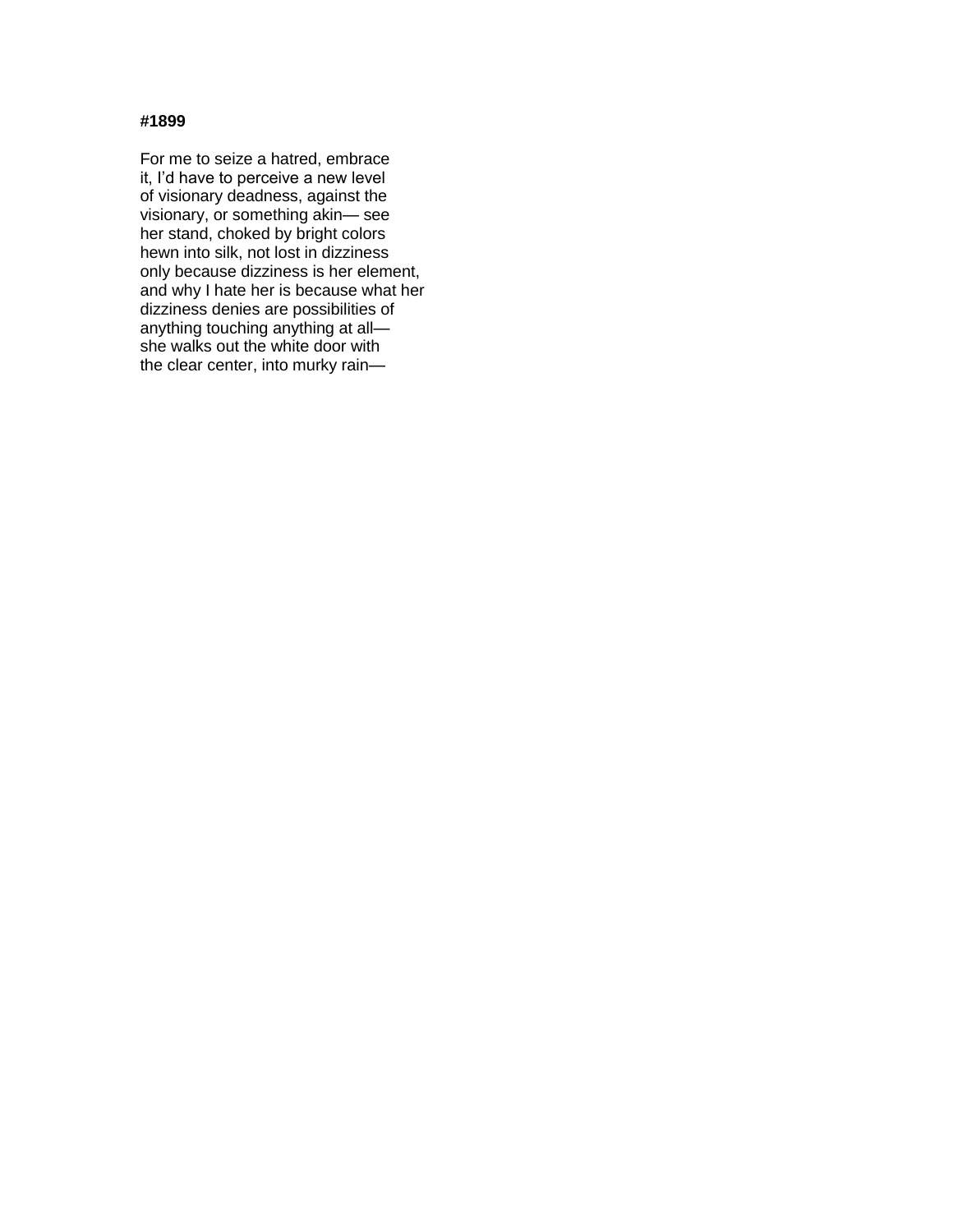Idolatry of words, signs— idolatry, also, of anti-cognition— an American century subaltern, already (strangely)

lost, forgotten in daily squabbles for survival, as money is either there or not, freefall becomes shorthand for

normalcy. I walk through the ambient museum of human angst, buttons pressed, resources tapped but not

drained, stop before an idol cast in bronze, face besmeared with grease, & realize the guards are murdered—

I can take what I want, want nothing—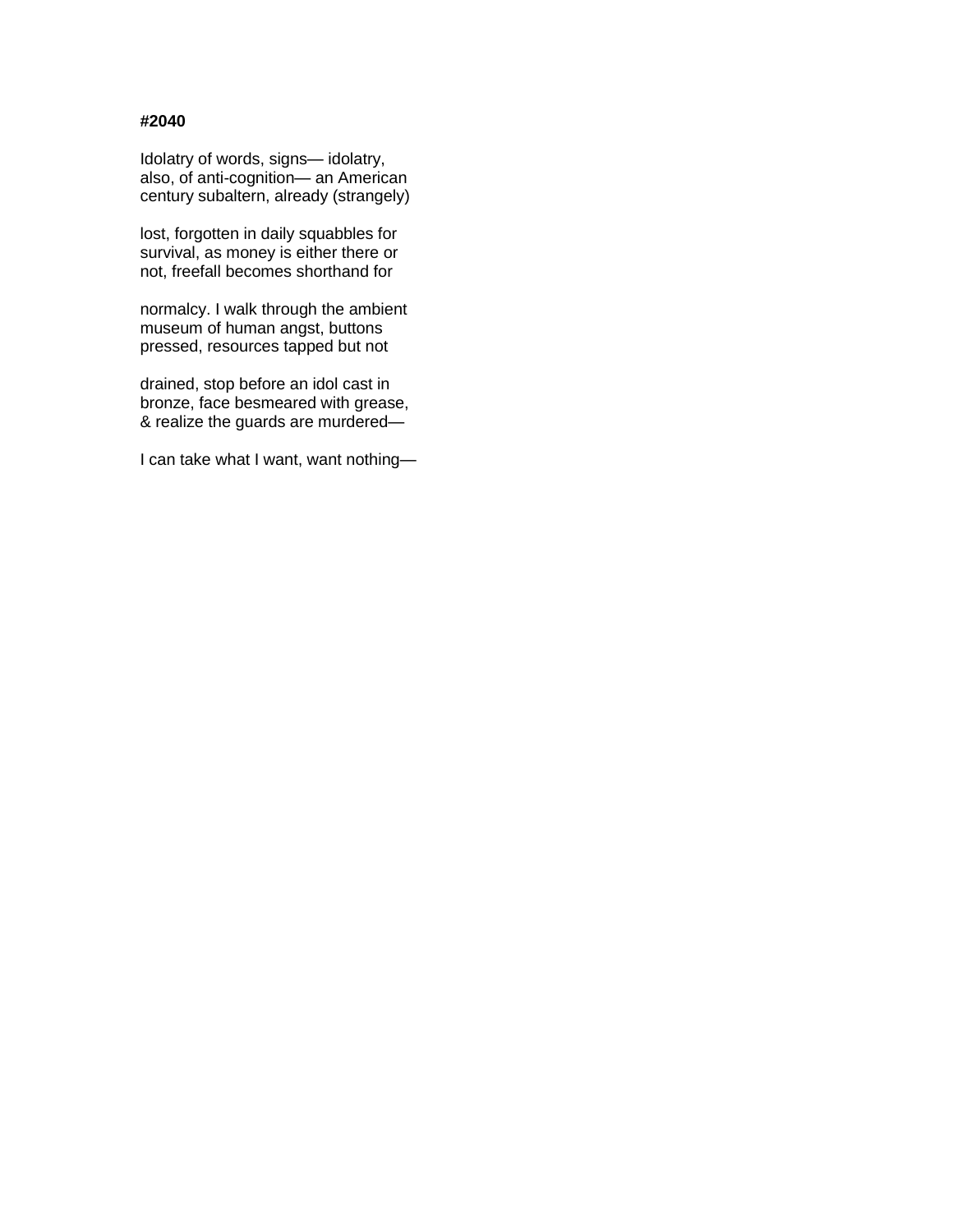\*\*\* cover painting is "The Intervention of the Sabine Women" by Jacques-Louis David\*\*\*

\*\*\*The original version of Twelve Mimes and Mirrors was released as a part of the Trilogy series of chapbooks in 2014\*\*\*

## F

Funtime Press, Philadelphia, 2019